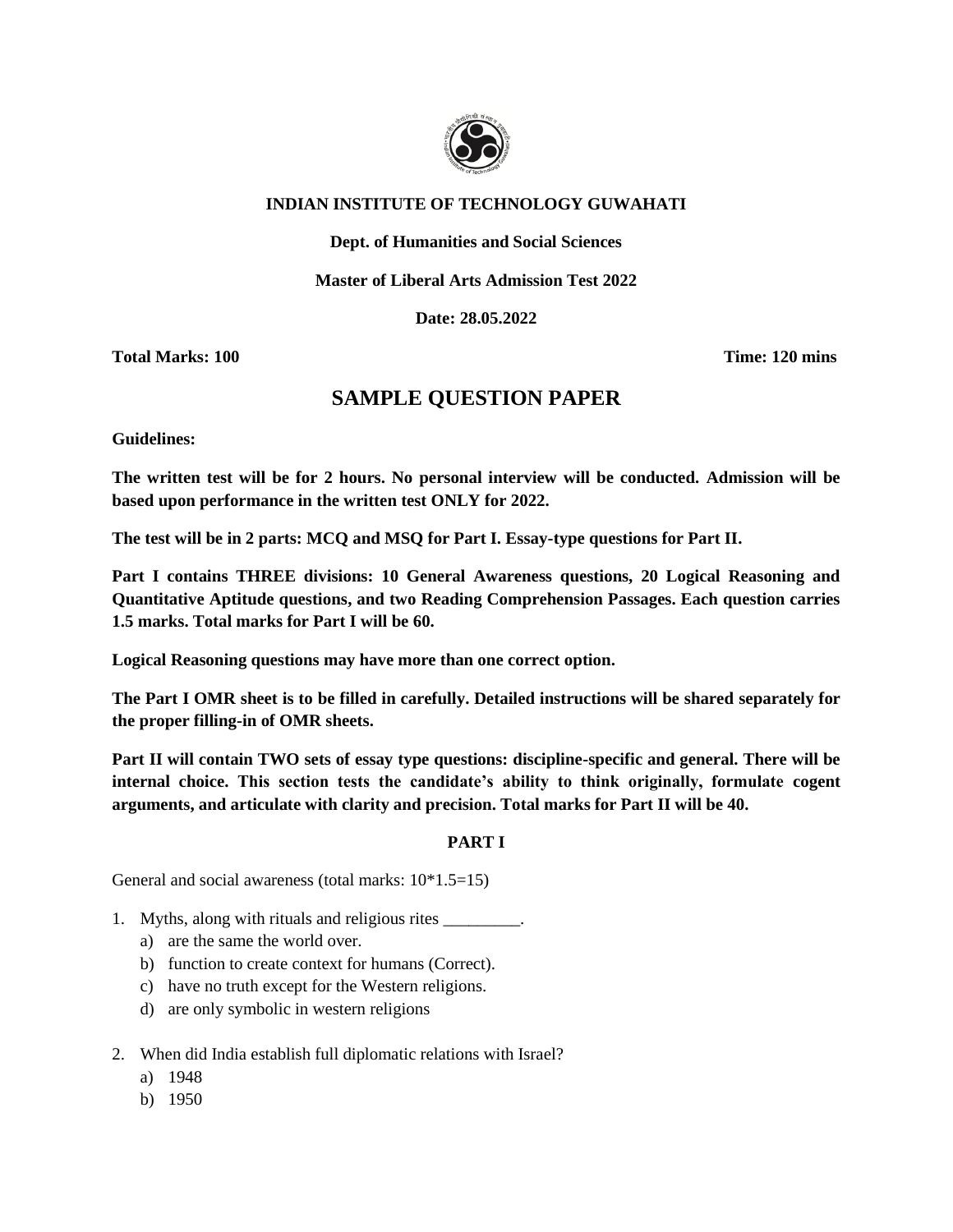- c) 1971
- d) 1992 (Correct)

Reasoning and quantitative (total marks:  $20*1.5 = 30$ )

- 1. All Ukrainians are East Slavs; Some East Slavs are not Russians; Some Russians are Belarussians; Some Belarussians are not East Slavs Conclusion:
	- a) Some Russians are not East Slavs
	- b) Some East Slavs are Russians
	- c) Some Belarussians are not Ukrainians (correct)
	- d) Some Ukrainians are not Belarussians
- 2. The Department uses weather data to ascertain that the probability it will rain at a place on some given day as 0.4. Blue skies are also expected over the course of the day. What is the probability that either it rains or the skies are blue?
	- a) greater than 0.4 (correct)
	- b) 0.4
	- c) less than 0.4
	- d) insufficient data

Reading Comprehension (total marks:  $10*1.5 = 15$ )

Cricket in South Asia is a Carnivalesque, festive game. It carries not merely the baggage of competition and achievement, but is also a participatory cultural event that evokes images of religious festivals, convivial social gatherings, picnics and theatre. It is now gradually becoming a substitute for war, a means of redeeming self esteem and expressing xenophobia, and a depot of weird conspiracy theories. No country now loses a game because the other side is better, a country loses only because its cricketers and cricket administrators are under patriotic, corrupt, greedy or self-centered.

Unfortunately for ultra nationalists and fortunately for the rest, cricket is one game in which the best training, organization and preparation do not yield corresponding results. It is a subversive game that rebels against the productivity principle on which is build the world of globalised capitalism. Luck plays a major role in the final outcome of a match or series. In this respect, cricket is unlike football, tennis or chess. The grandeur of cricket and the cliched reference to its glorious uncertainties come from a cultivated ignorance of this inner contradiction in the game. Cricketers and their fans-to-say nothing of the experts-have to learn to live with the unpredictability without getting overly judgemental or paranoiac. All games have some built-in uncertainties, only cricket has turned the gracious acceptance of this into a measure of character.

Let us not forget that in cricket the 22 players involved are never on the field at the same time. Consequently, one team may play in full sunshine, While the other may have to play under an overcast sky when the ball begins to swing. One team may bat on a green top, the other on a wearing pitch. You can never truly equalise the outer conditions for the two teams. So a cricketer not merely plays against the opposition, but also against his own fate. That is one reason why it is typically Indian or if you prefer, South Asian game.